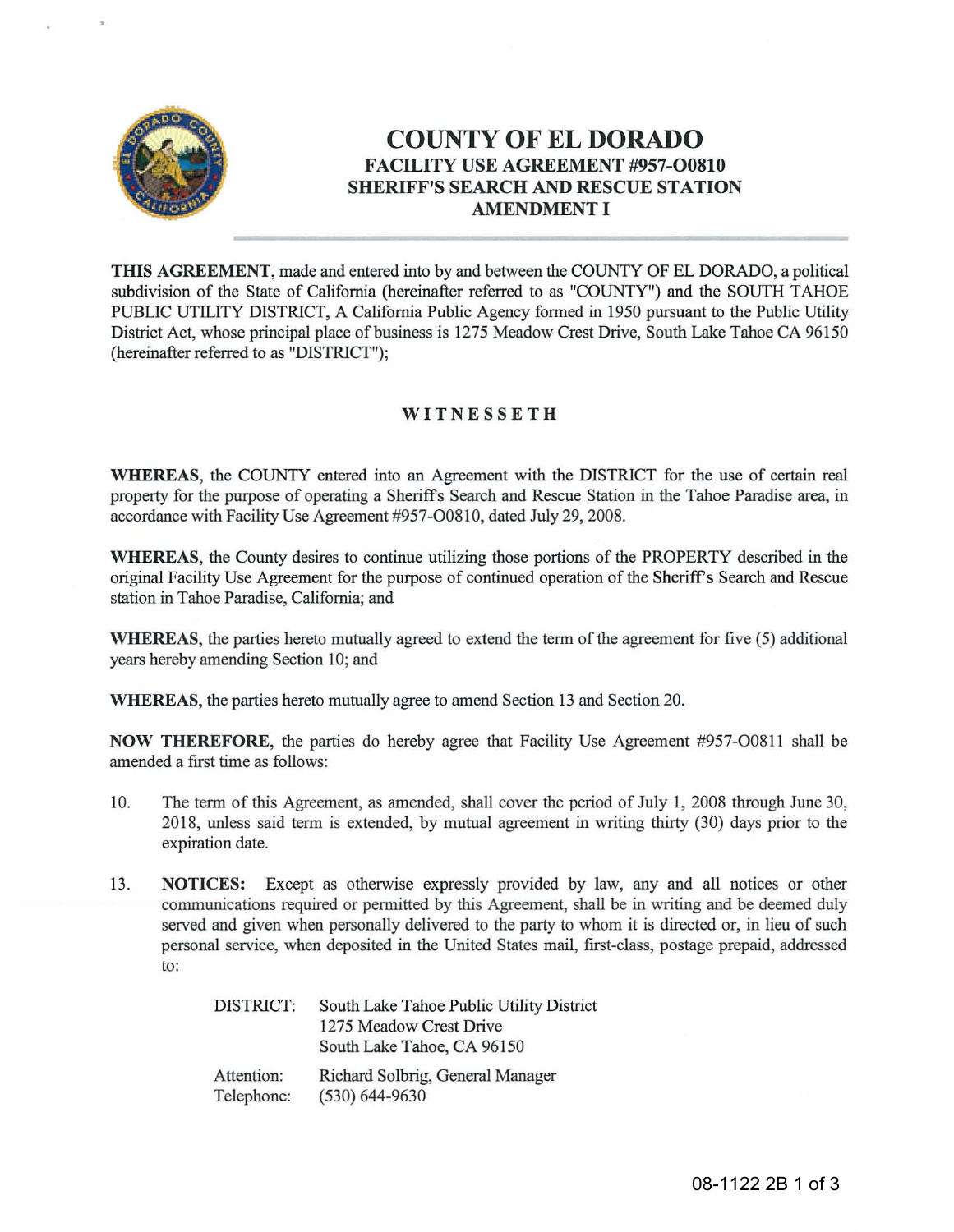|                          | With copy to: Bradley J. Herrema<br>Brownstein Hyatt Farber Schreck<br>21 East Carillo Street<br>Santa Barbara, CA 93100                    |
|--------------------------|---------------------------------------------------------------------------------------------------------------------------------------------|
| COUNTY:                  | County of El Dorado<br>Chief Administrative Office<br><b>Facilities Division</b><br>3000 Fairlane Court, Suite One<br>Placerville, CA 95667 |
| Attention:<br>Telephone: | Russell Fackrell, Facilities Manager<br>$(530) 621 - 7596$                                                                                  |

20. The County Officer or employee with responsibility for administering this Agreement is Russell Fackrell, Facilities Manager, Chief Administrative Office, or successor.

Except as herein amended, all other parts and sections of said Facility Use Agreement #957-00811 shall remain unchanged and in full force and effect.

### DEPARTMENT CONCURRENCE:

Dated:  $5/4/3$ 

Signed: John D'Agostini, Sheriff-Coroner Public Administrator

#### CONTRACT ADMINISTRATOR:

Dated:  $\frac{\mathcal{S}}{7}$ //3 Signed:

Russell Fackrell, Facilities Manager Chief Administrative Office **Facilities Division** 

| $\frac{1}{2}$   |   |  |   |
|-----------------|---|--|---|
| $\frac{1}{2}$   |   |  |   |
| $\frac{1}{2}$   |   |  |   |
| $\frac{1}{2}$   |   |  | ۷ |
| $\frac{1}{2}$   | š |  |   |
| $\overline{11}$ |   |  |   |